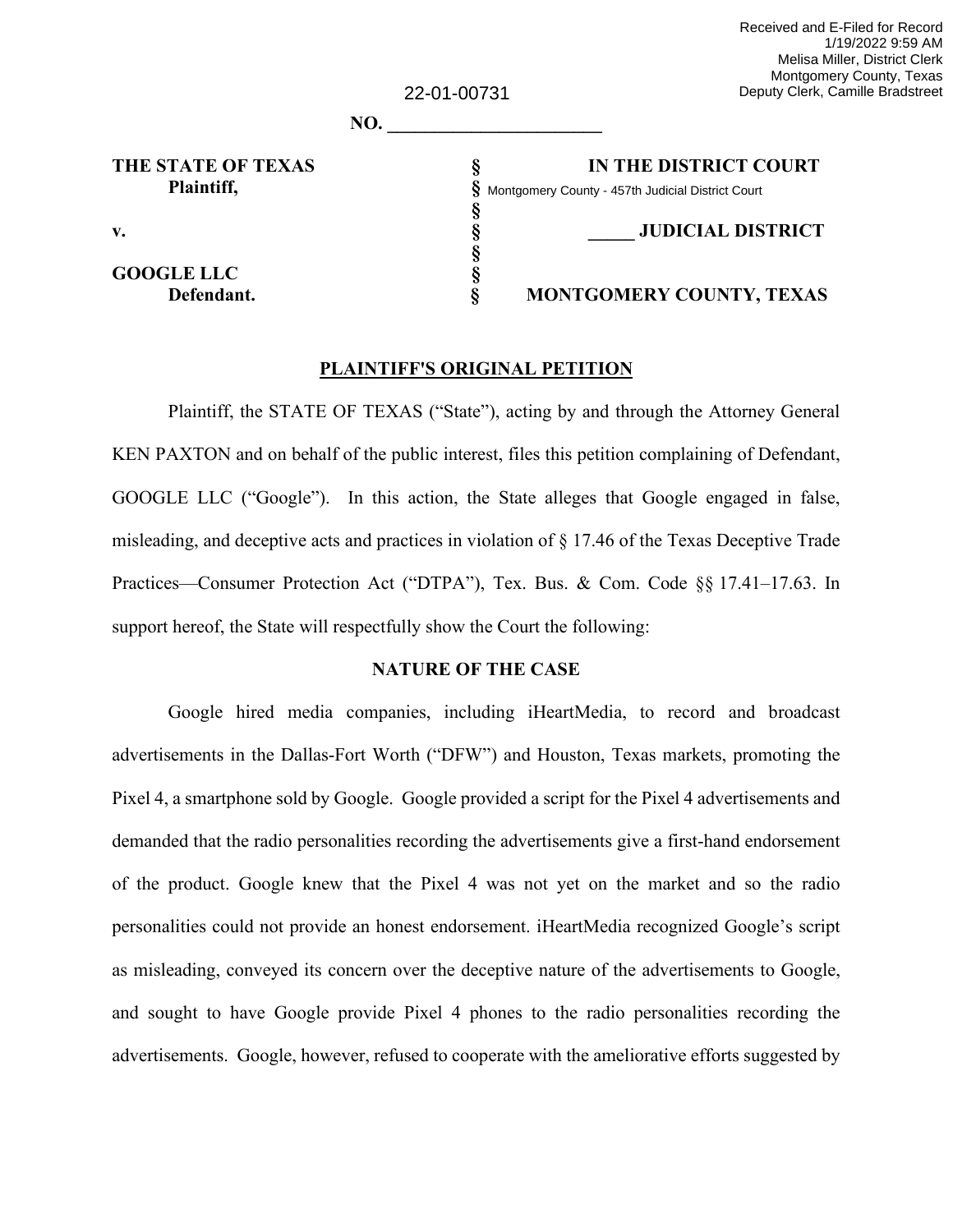iHeartMedia to prevent the advertisements from being deceptive. Instead, Google demanded the recording and broadcast of the advertisements using Google's scripted and deceptive wording.

### **DISCOVERY CONTROL PLAN**

1. Plaintiff intends to conduct discovery under Level 3 pursuant to Texas Rule of Civil Procedure 190.4. This case is not subject to the restrictions of expedited discovery under Texas Rule of Civil Procedure 169 because the potential relief sought by the State in this action includes a claim for nonmonetary injunctive relief and claims for monetary relief including penalties, consumer redress, and attorneys' fees in excess of \$1,000,000.

#### **DEFENDANT**

2. Defendant, Google LLC is a Delaware limited liability company with its principal place of business at 1600 Amphitheatre Parkway, Mountain View, California 94043. Google may be served through its registered agent at the following address: Corporation Service Company,  $d/b/a \, \text{CSC} - \text{Lawvers Incorporating Service Company}, 211 \, \text{E}$ . 7<sup>th</sup> Street, Suite 620, Austin, TX 78701-3218.

#### **JURISDICTION AND VENUE**

3. This enforcement action is brought by Attorney General Ken Paxton, through his Consumer Protection Division, in the name of the STATE OF TEXAS and in the public interest pursuant to the authority granted by § 17.47 of the DTPA upon the grounds that the Defendant has engaged in false, deceptive, and misleading acts practices in the course of trade and commerce as defined in, and declared unlawful by, § 17.46(a) and (b) of the DTPA.

4. In enforcement suits filed pursuant to  $\S 17.47$  of the DTPA, the Attorney General is authorized to seek, *inter alia,* civil penalties and redress for consumers and injunctive relief.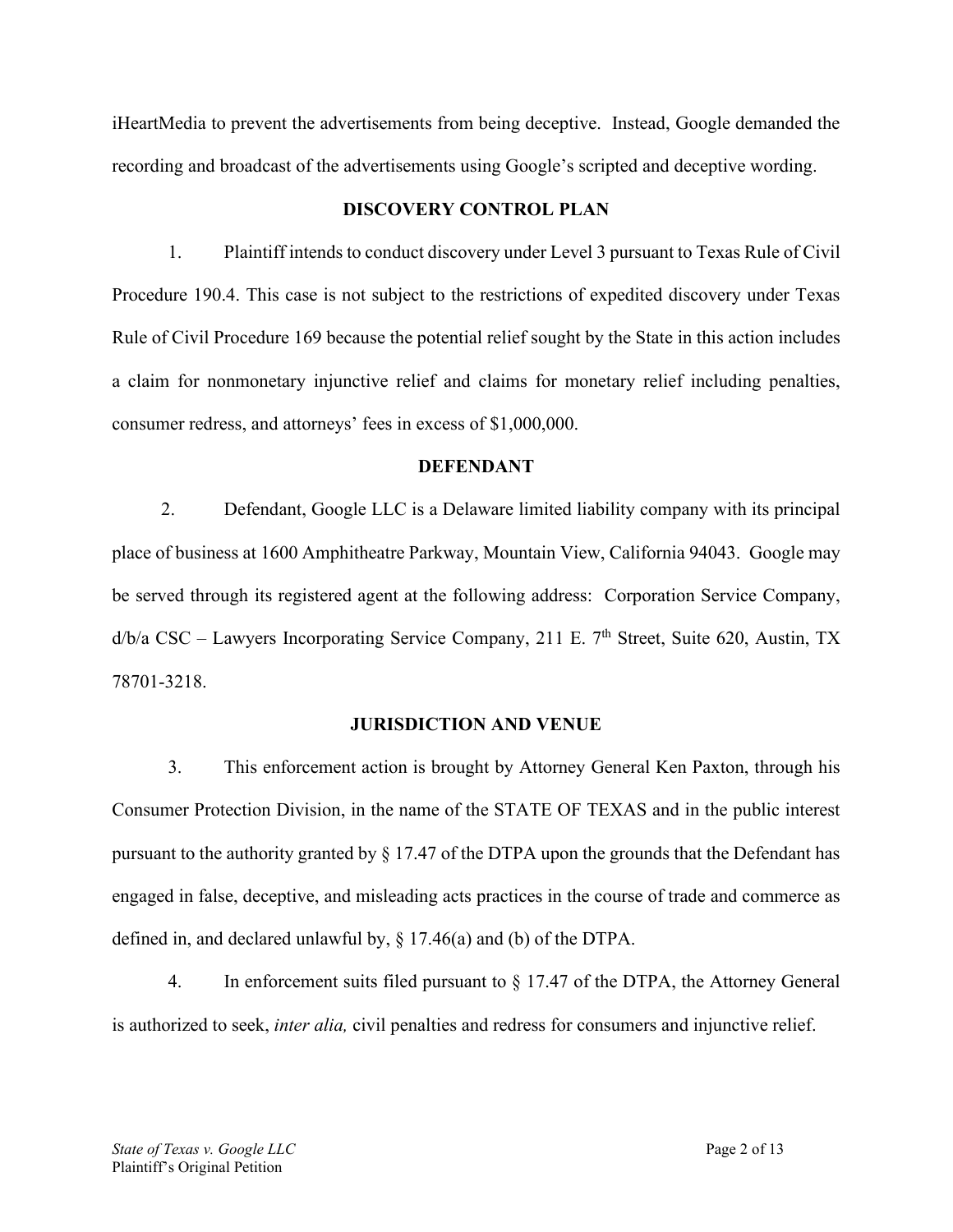5. Venue of this suit lies in Montgomery County, Texas under § 17.47(b) of the DTPA, because transactions made part of this suit occurred in Montgomery County, Texas, and Google and has engaged in trade and commerce in Montgomery County, Texas.

## **PUBLIC INTEREST**

6. Plaintiff has reason to believe that Defendant has engaged in and will continue to

engage in the unlawful practices set forth in this petition.

7. Therefore, the Consumer Protection Division of the Office of the Attorney General

of Texas believes and is of the opinion that these proceedings are in the public interest.

# **TRADE AND COMMERCE**

8. At all times described below, Defendant and its agents has engaged in conduct

which constitutes "trade" and "commerce" defined in  $\S 17.45(6)$  of the DTPA as follows:

"Trade" and "commerce" mean the advertising, offering for sale, sale, lease, or distribution of any good or service, of any property, tangible or intangible, real, personal, or mixed, and any other article, commodity, or thing of value, wherever situated, and shall include any trade or commerce directly or indirectly affecting the people of this state."

# **ACTS OF AGENTS**

9. Whenever in this Petition it is alleged that Defendant did any act, it is meant that the named Defendant performed or participated in the act, or the named Defendant's officers, agents, partners, trustees, or employees performed or participated in the act on behalf of and under the authority of the Defendant.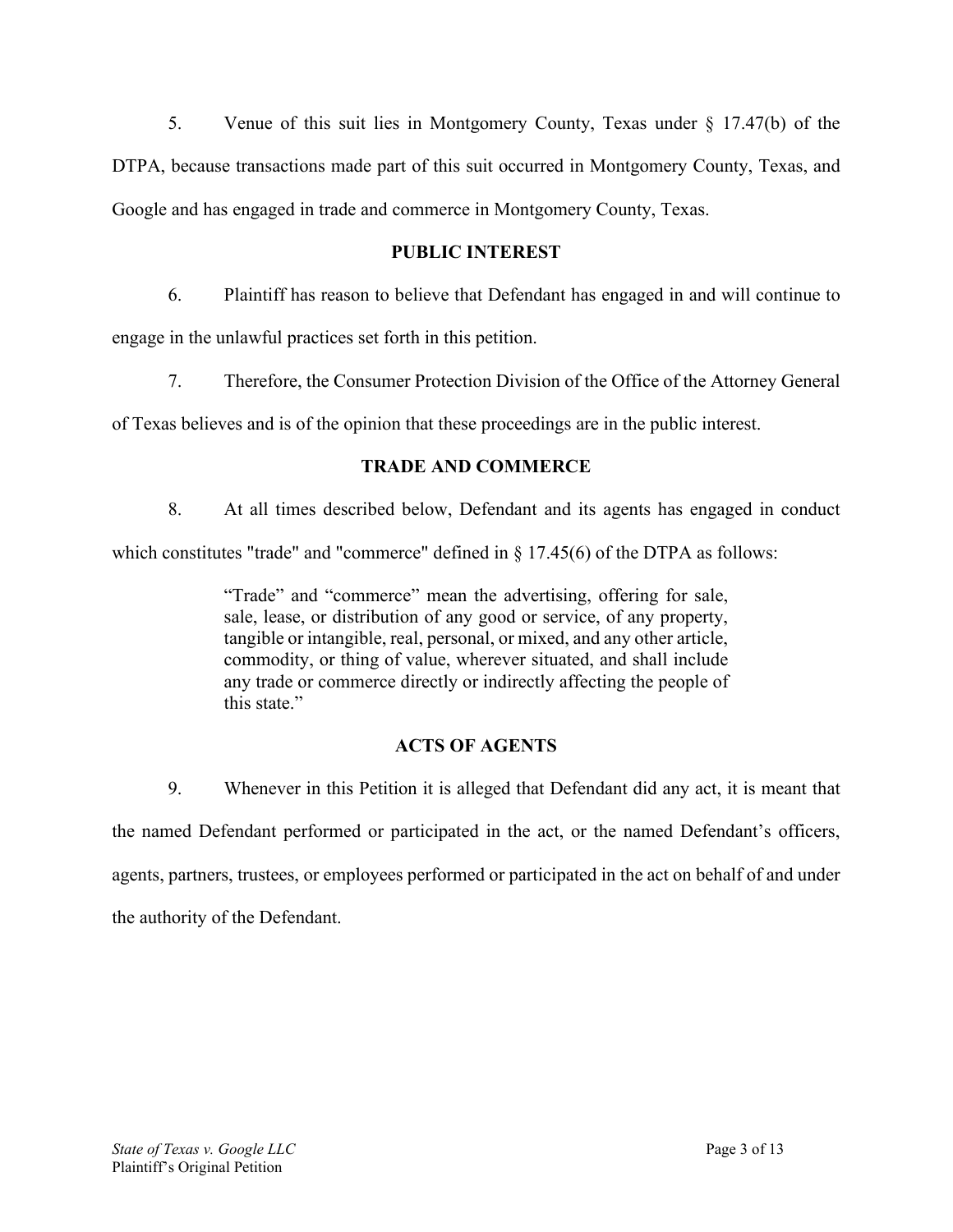### **SPECIFIC FACTUAL ALLEGATIONS**

# **Google hired iHeartMedia to record and broadcast deceptive advertisements promoting the Pixel 4 smartphone.**

10. Google is a global technology company which, in addition to offering a myriad of internet-based services, also sells products, including smartphones, smart-TV devices, speakers and Wi-Fi routers. In late-October 2019 Google began marketing and selling a smartphone known as the Pixel 4, the latest incarnation in Google's line of Pixel smartphones. According to Google, Pixel 4 featured a technology called "Night Sight Mode" which resulted in improved color and lighting for photographs taken in low-light conditions and an enhanced "Google Assistant."

11. iHeartMedia is the single largest owner of radio stations in the United States, with over eight hundred and fifty (850) full-power AM and FM radio stations throughout the country, and seventy-two (72) stations in Texas, alone. iHeartMedia's radio network is known as "iHeartRadio." iHeartMedia employs on-air radio personalities ("iHeartRadio Personalities") who often record advertisements for broadcasting in their respective local markets.

12. Through Google's media buying agent, Google hired iHeartMedia in October 2019 to have its iHeartRadio Personalities, including iHeartRadio Personalities in the DFW and Houston markets, record advertisements for the Pixel 4 and then to broadcast the advertisements on its iHeartMedia radio stations in those markets.

## **Google scripted and then maintained creative control over the Pixel 4 advertisements recorded by and then aired on iHeartMedia.**

13. As is customary in the advertising industry, Google retained creative control of the "ad-reads" and the ability to reject a recording and demand a re-recording if the iHeart Radio Personality did not record a specific advertisement to Google's exacting standards.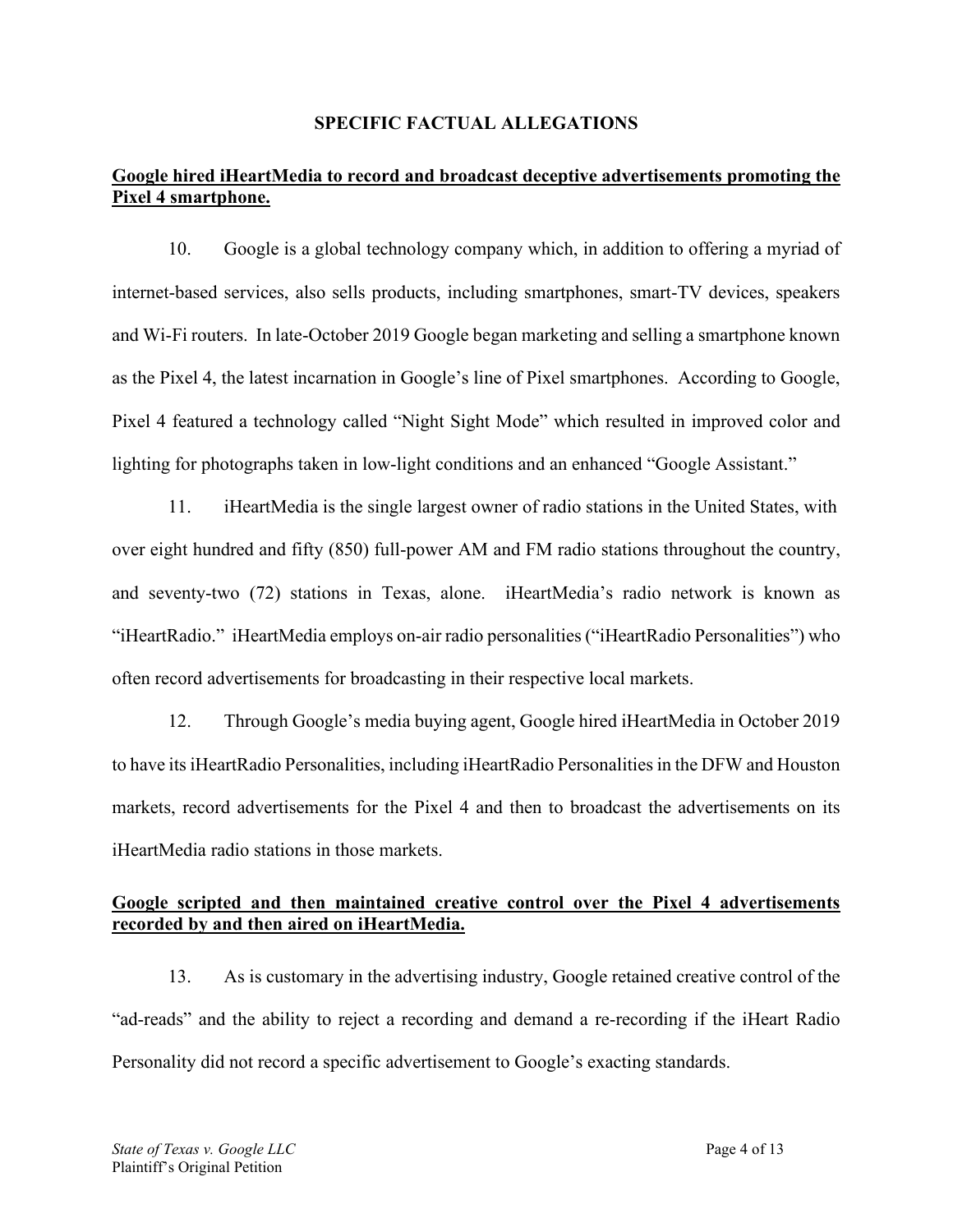14. Google controlled nearly every aspect of the tone, style and content of the ad-read including the speed of the speaker's voice, whether a "musical bed" should be played in the background, and the wording used.

15. Google provided a script for the iHeartRadio Personalities to read during the recording of the advertisements. The script reflected a first-person account of using the Pixel 4. Based verbatim or nearly identically on Google's script, iHeartRadio Personalities touted the Pixel 4's advanced features in various social settings and how the Pixel 4 had personally and meaningfully impacted the iHeartRadio Personality.

16. Google's typical script read as follows:

The only thing I love more than taking the perfect photo? Taking the perfect photo at night.

With Google Pixel 4 both are a cinch.

It's my favorite phone camera out there, especially in low light, thanks to Night Sight Mode.

I've been taking studio-like photos of everything…my son's football game… a meteor shower… a rare spotted owl that landed in my backyard. Pics or it didn't happen, am I right?

Pixel 4 is more than just great pics. It's also great at helping me get stuff done, thanks to the new voice activated Google Assistant that can handle multiple tasks at once.

I can read up on the latest health fads, ask for directions to the nearest goat yoga class (yes, that's a thing), and text the location to mom hands-free …

17. Any deviation from Google's scripted material had to be approved by Google or its

agent. On October 22, 2019, an iHeartMedia employee sent an email to Google's media buying

agent requesting permission to have iHeartRadio Personalities "customize certain parts of the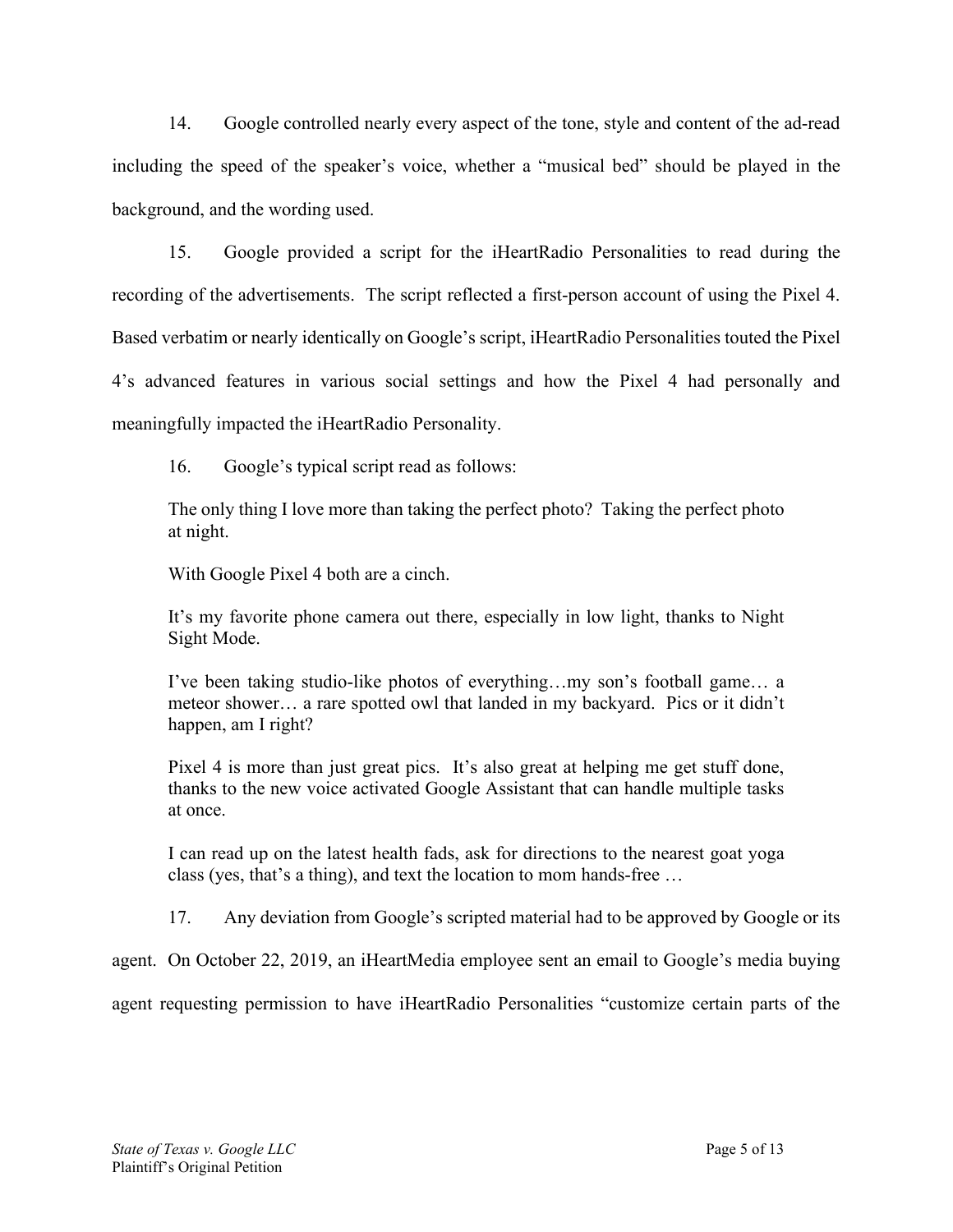script pending what's relevant to their personal lives (i.e. if they have kids, involved in certain activities/hobbies, etc.)." This slight alteration was approved by Google's media buying agent.<sup>[1](#page-5-0)</sup>

18. This customization allowed by Google was conveyed by iHeartMedia to its iHeartRadio Personalities in Houston with the caveat that Google is "very strict on saying the script exact."<sup>[2](#page-5-1)</sup>

## **iHeartMedia requested sample Pixel 4s for the iHeartRadio Personalities to use in order to authenticate Google's requested endorsements; Google refused.**

19. In the days leading up to the release of the Pixel 4 and the corresponding adcampaign, iHeartMedia, expressed to Google the violative nature of the advertisements as Google required them to be recorded and conveyed the pushback iHeartMedia was receiving from some markets regarding the personal endorsement of a product that had never been seen, touched, or used by the endorser. In an effort to ameliorate this issue, iHeartMedia requested that Google provide sample Pixel 4s for its iHeartRadio Personalities to use. On October 22, 2019, an iHeartMedia employee wrote to Google's media buying agent:

I know this has been something that we have brought up numerous times, but it's something that we really need to get to our voicing talent, especially if we want them to use their own first person tense when voicing … We … cannot require talent to use "I" in voiced spots when they have not physically used the product (this could become an issue with FCC regulations). …. For this reason, we may receive spots from stations that adjust the tense slightly to remove the personalization of "I." … We understand that timeliness would likely not happen prior to launch as that's only a few days away, but are we able to secure Pixel 4 devices for our voicing talent?<sup>[3](#page-5-2)</sup>

20. Google was aware of the need to provide sample product to endorsers in order to allow the iHeartRadio personalities to honestly endorse the phones. Nevertheless, Google ignored

<span id="page-5-0"></span><sup>&</sup>lt;sup>1</sup> Email from PHD Media to iHeartMedia, Dated October 22, 2019.

<span id="page-5-1"></span><sup>2</sup> Email from iHeartMedia to iHeartRadio Personalities Dated October 22, 2019.

<span id="page-5-2"></span><sup>&</sup>lt;sup>3</sup> Email from iHeartMedia to PHD Media, dated October 22, 2019.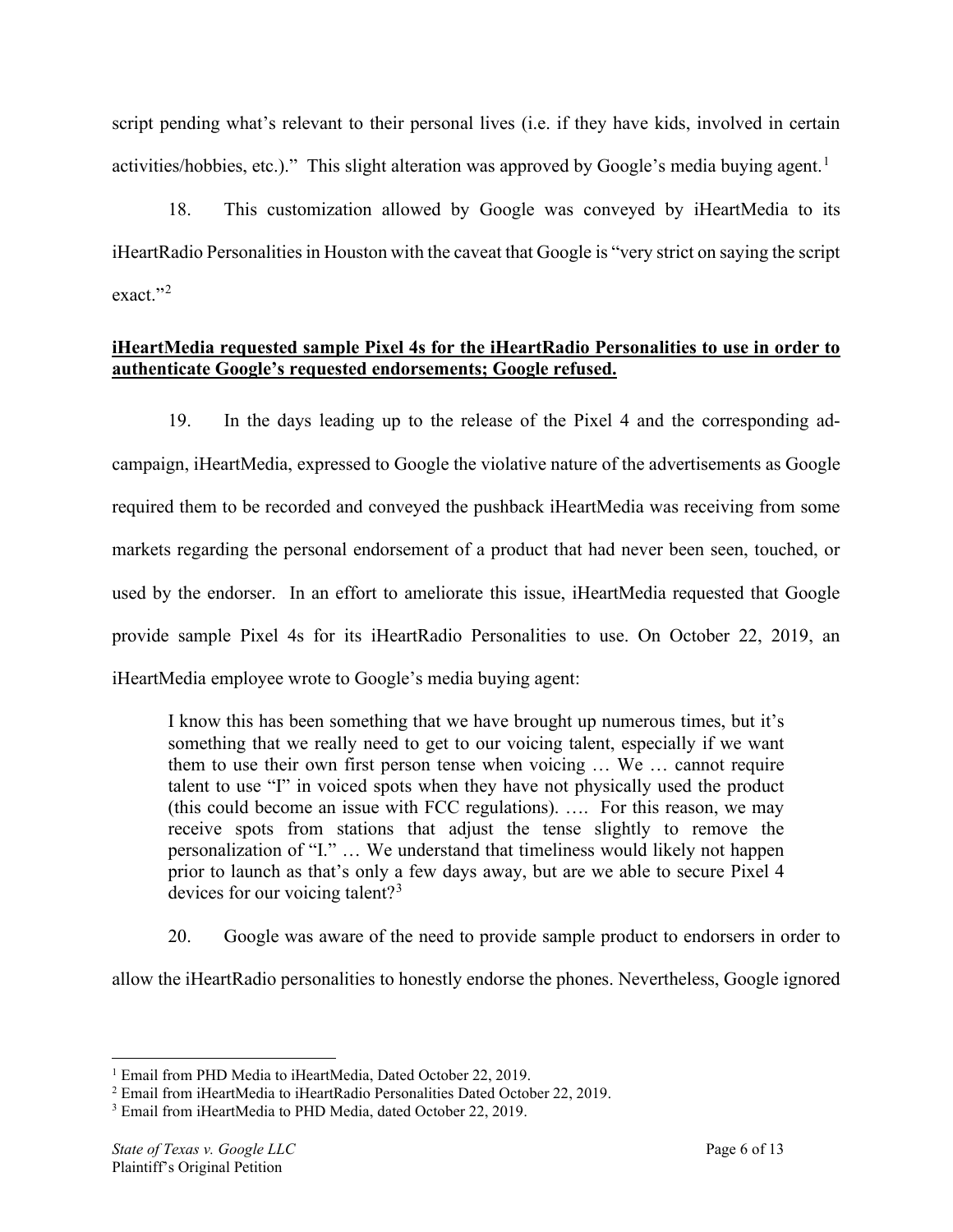iHeartMedia's warning, opting instead to move forward with the ad-campaign to coincide with the launch of the Pixel 4. As explained by Google's agent:

Just heard back from [Google] in regards to sending Pixels to your talent. Unfortunately, this is not feasible for [Google] at this time as the product is not on shelves yet. It would take over a week to ship all of these phones out resulting in a loss of airtime.<sup>[4](#page-6-0)</sup>

21. Following Google's refusal, eight (8) iHeartRadio Personalities, each on different radio stations in the DFW and Houston markets, recorded advertisements for the Pixel 4. The advertisements aired Two Thousand Four Hundred and Five (2,405) times between October 28, 2019, and December 2, 2019.

22. The iHeartRadio Personalities used first-person language identical or substantially similar to that in the script described in Paragraph 16.

23. Moreover, some of the iHeartRadio Personalities personalized the advertisements describing how they had used or currently use the Pixel 4. For example, one iHeartRadio Personality in Dallas described how he uses the Pixel 4 to take photographs of his "little dog Baxter," his "nieces and nephews" and all his "friends acting crazy." Another in Houston elaborated on how the Google Assistant helps him "ask for directions to the nearest club or concert venue and text the location to my third ex-wife."

24. At the time the advertisements were recorded, the iHeartRadio Personalities did not own or regularly use Pixel 4 smartphones; had not taken photographs at night with the Pixel 4 and had not used the Pixel 4's features for the variety of personal, social, and familial events that the advertisements represented. The Pixel 4 was not released until October 24, 2019. iHeartMedia began recording the Pixel 4 advertisements the week of October 21, 2019.

<span id="page-6-0"></span><sup>4</sup> Email from PHD Media to iHeartMedia, dated October 23, 2019.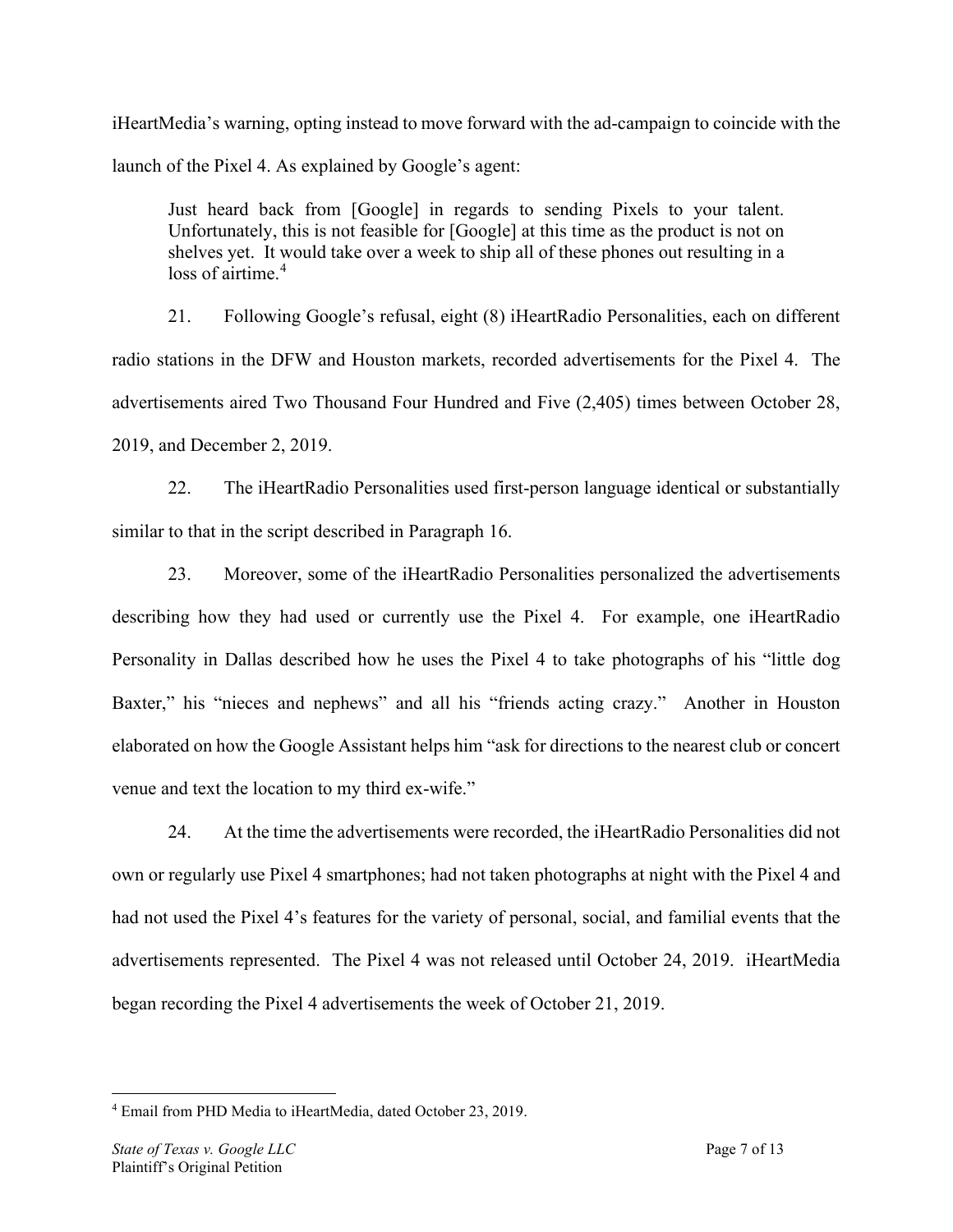# **Google's pattern of requiring personal endorsements and refusing to provide sample product continues.**

25. The iHeartMedia ad-campaign for the Pixel 4 in Texas markets ended in December 2019. In late-January 2020, Google again hired iHeartMedia to record and air advertisements promoting the Pixel 4 in five (5) non-Texas markets across the United States. iHeartMedia again reached out to Google and requested sample Pixel 4 smartphones. Google again refused to provide sample Pixel 4s. After Google's refusal, iHeartMedia then offered to buy Pixel 4s from Google. Finally, Google relented, sending iHeartMedia five (5) used Pixel 4s. This continued pattern of behavior demonstrates the blatant disregard Google possesses for true and accurate advertising in the marketing and sale of its products.

### **VIOLATIONS OF THE DTPA**

26. Plaintiff incorporates and adopts by reference the allegations contained in each and every preceding paragraph of this petition.

27. Defendant, as alleged above and detailed below, has in the course of trade and commerce engaged in false, misleading and deceptive acts and practices declared unlawful in § 17.46(a) and (b) of the DTPA, including but not limited to:

- a. Causing confusion or misunderstanding as to the source, sponsorship, approval or certification of goods or services, in violation of DTPA § 17.46(b)(2); or
- b. causing confusion or misunderstanding as to affiliation, connection, or association with, or certification by, another  $(\S 17.46(b)(3))$ ;
- c. representing that goods or services have sponsorship, approval, characteristics, or benefits which they do not have or that a person has a sponsorship, approval, status, affiliation, or connection which the person does not  $(\S 17.46(b)(5))$ ;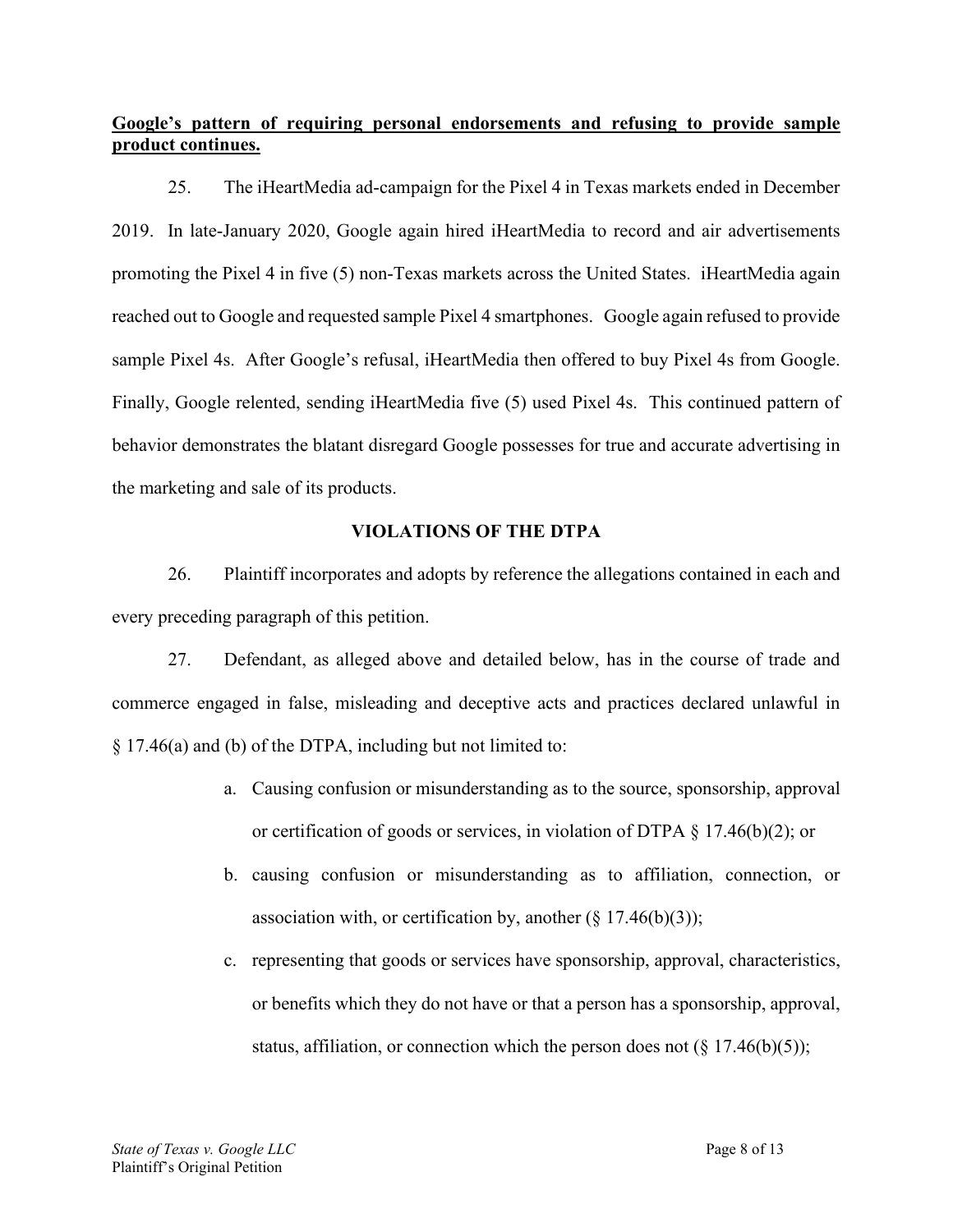- d. representing that the goods or services are of a particular standard, quality, or grade, if they are of another  $(\S 17.46(b)(7))$ ;
- e. Failing to disclose information concerning goods or services which was known at the time of the transaction if such failure to disclose such information was intended to induce the consumer into a transaction into which the consumer would not have entered had the information been disclosed, by failing to adequately disclose that the paid endorsers of the Pixel 4 did not own or possess the Pixel 4 and did not use it in the manner represented in advertisements in violation of DTPA § 17.46(b)(24).

28. Defendant, in addition to and as alleged above, in the course and conduct of trade and commerce, has directly or indirectly engaged in false, misleading, and deceptive acts and practices declared to be unlawful by the DTPA by:

- a. Drafting, paying for, and/or causing to be broadcast advertisements that do not reflect the honest opinions, beliefs or experience of the endorser;<sup>[5](#page-8-0)</sup>
- b. Drafting, paying for, and/or causing to be broadcast advertisements that convey express representations, made by an endorser, that would be deceptive if made directly by the Defendant;
- c. Drafting, paying for, and/or causing to be broadcast advertisements that distort the endorser's experience with a product;

<span id="page-8-0"></span><sup>&</sup>lt;sup>5</sup> See DTPA § 17.46(c)(1) which states, "It is the intent of the legislature that in construing Subsection (a) of this section in suits brought under Section 17.47 of this subchapter the courts to the extent possible will be guided by Subsection (b) of this section and the interpretations given by the Federal Trade Commission and federal courts to Section 5(a)(1) of the Federal Trade Commission Act."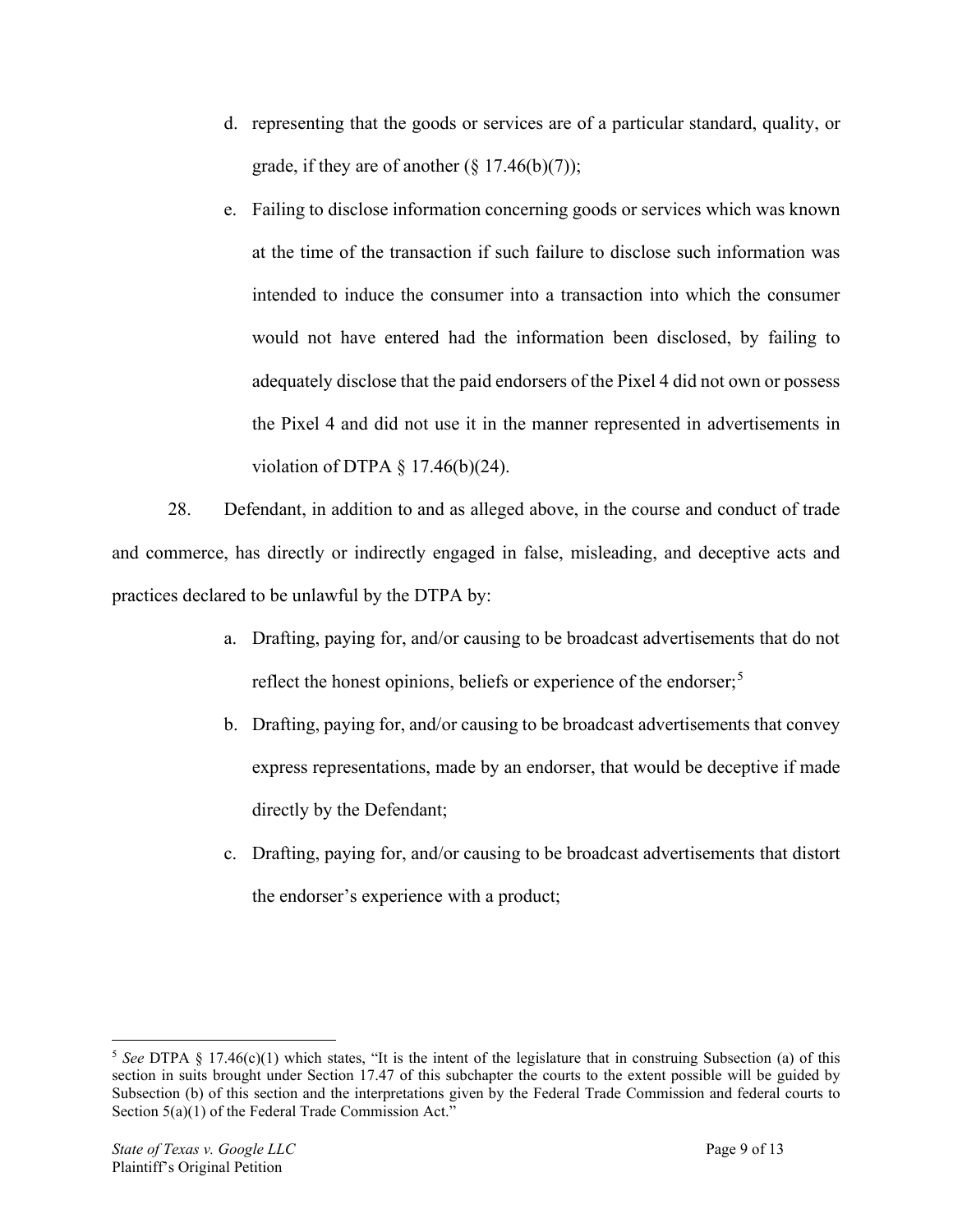- d. Drafting, paying for, and/or causing to be broadcast advertisements which use a celebrity when it does not have reason to believe that the celebrity endorser subscribes to the views presented;
- e. Drafting, paying for, and/or causing to be broadcast advertisements that represent that an endorser uses the endorsed product, when the endorser is not a bona fide user of the product.

## **APPLICATION FOR TEMPORARY INJUNCTION AND PERMANENT INJUNCTION**

29. The State believes that Defendant is engaging in, has engaged in, or are about to engage in, acts and practices declared to be unlawful under the DTPA. For example, by continuing to create and broadcast advertisements which contain false endorsements and deceptive information, Defendant is manipulating the marketplace. Customers, who might otherwise make a purchase from one of Google's competitors, are induced through false representations to purchase Google products, instead.

30. Plaintiff believes these proceedings to be in the public interest. Therefore, pursuant to DTPA §17.47(a), Plaintiff requests relief by way of a Temporary Injunction and a Permanent Injunction as set forth in the Prayer.

# **WRIT TO ISSUE WITHOUT BOND**

31. The State requests that the Clerk of the Court issue such Writs of Injunction pursuant to any Injunction issued by this Court in conformity with the law, and that same be issued and be effective without the execution and filing of a bond as Plaintiff, the State of Texas, is exempt from such bonds under § 17.47(b) of the Texas Business and Commerce Code.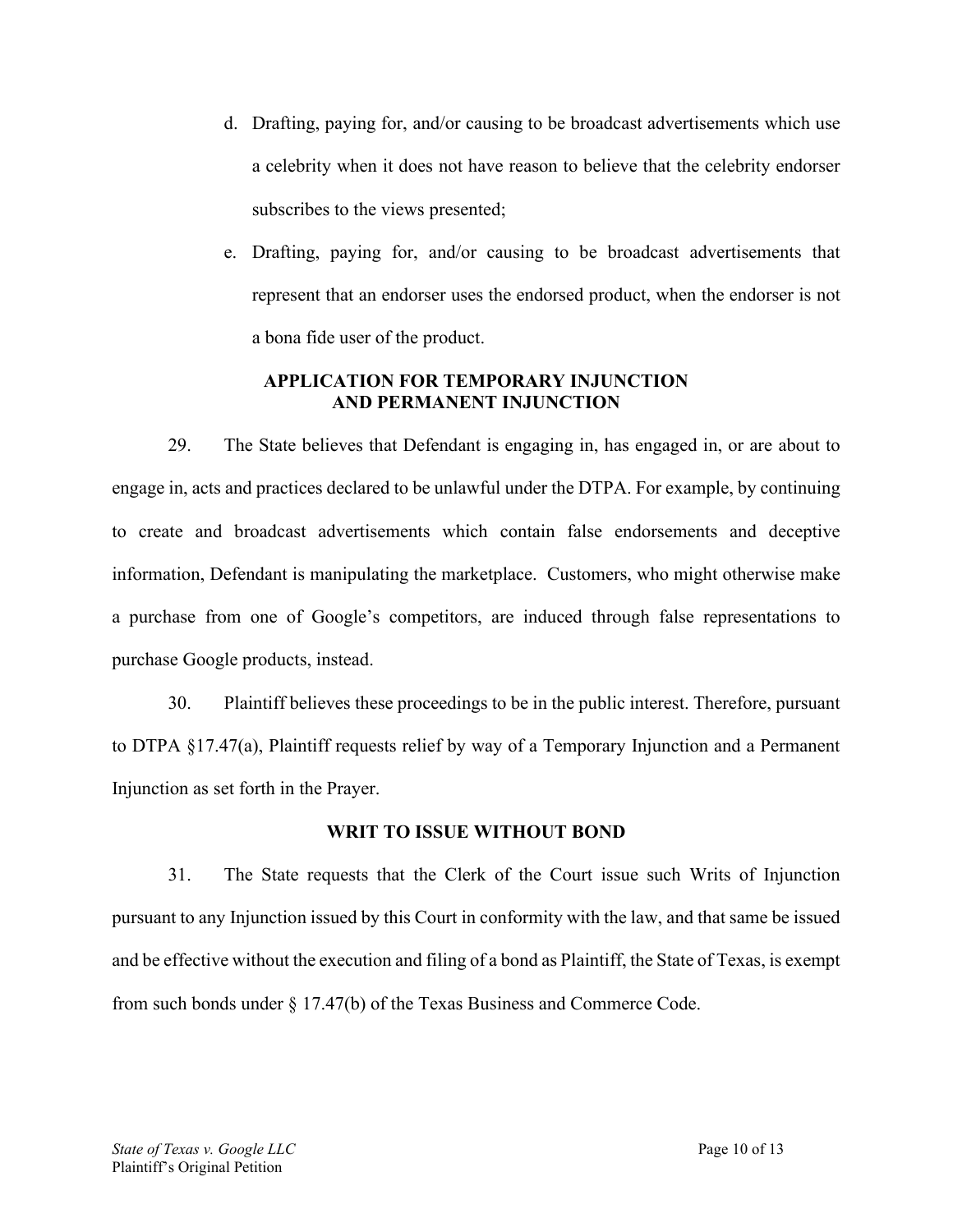#### **TRIAL BY JURY**

32. The State herein requests a jury trial and tenders the jury fee to the Montgomery County District Clerk's office, pursuant to Rule 216 of the Texas Rules of Civil Procedure and under § 51.604 of the Texas Government Code.

## **CONDITIONS PRECEDENT**

33. All conditions precedent to State's claims for relief have been performed or have occurred.

### **PRAYER**

34. The State prays that Google be cited according to law to appear and answer herein and that after due notice and hearing a temporary injunction be issued, and that upon final hearing a permanent injunction be issued, restraining and enjoining Google, its officers, agents, servants, employees, and attorneys, and those persons in active concert or participation with Google who receive actual notice of the injunction by personal service or otherwise from engaging in false, misleading, or deceptive acts and practices declared to be unlawful by the DTPA, including but not limited to:

- a. Drafting, paying for, and/or causing to be broadcast advertisements that do not reflect the honest opinions, beliefs or experience of the endorser;
- b. Drafting, paying for, and/or causing to be broadcast advertisements that convey express representations, made by an endorser, that would be deceptive if made directly by Google;
- c. Drafting, paying for, and/or causing to be broadcast advertisements that distort the endorser's experience with a product;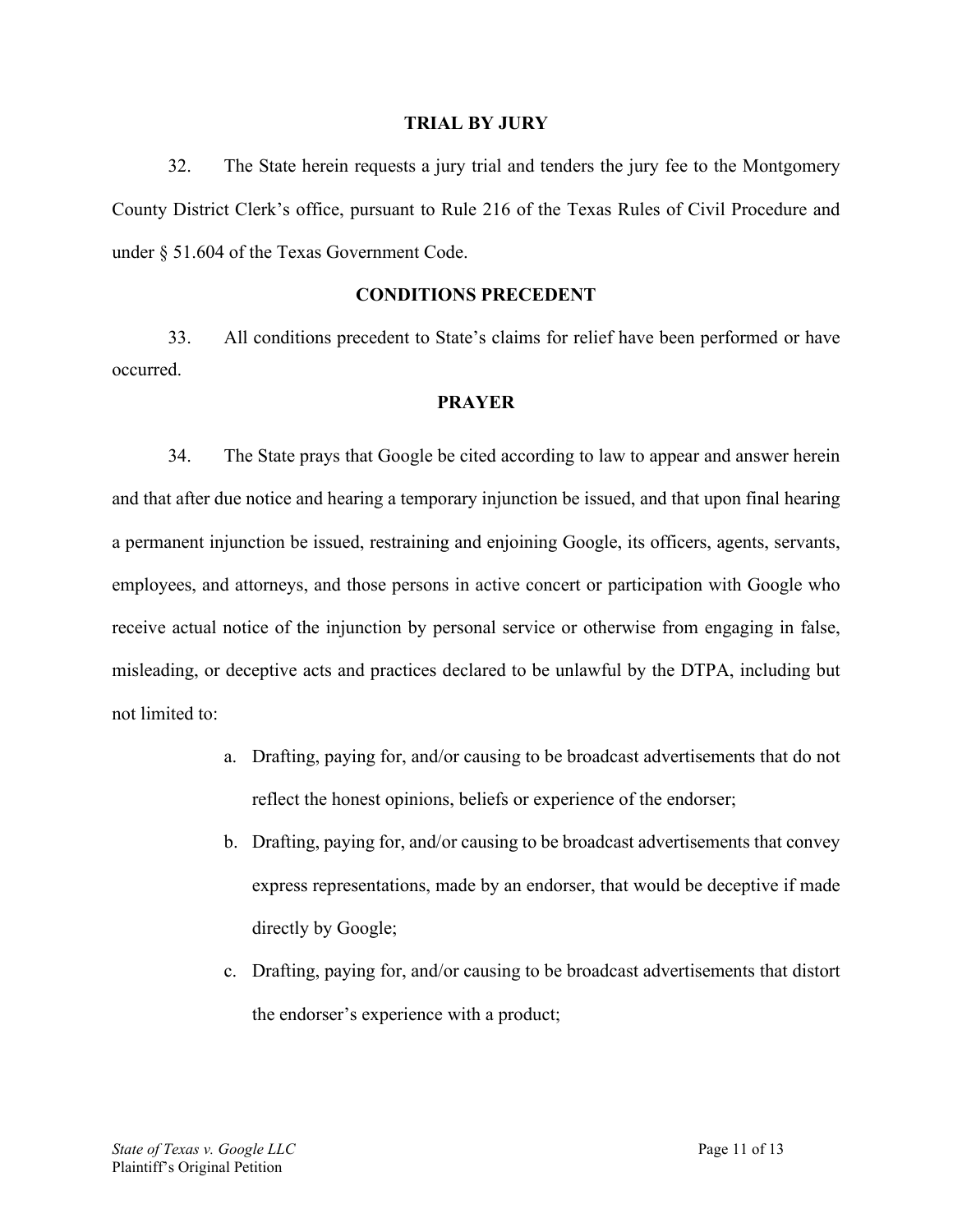- d. Drafting, paying for, and/or causing to be broadcast advertisements which use a celebrity when it does not have reason to believe that the celebrity endorser subscribes to the views presented;
- e. Making any misrepresentation, expressly or by implication, about the status of any endorser or person providing a review of a product or service;
- f. Drafting, paying for, or causing to be broadcast any advertisement that represents, expressly or by implication, that an endorser used or uses a product or service, when the endorser is not a bona fide user of the product or service;
- g. Causing confusion or misunderstanding as to the source, sponsorship, approval or certification of goods or services; or
- h. Failing to disclose information concerning goods or services which was known at the time of the transaction if such failure to disclose such information was intended to induce the consumer into a transaction into which the consumer would not have entered had the information been disclosed.
- 35. Plaintiff further prays that this Court will:
	- a. Order Defendant to pay civil penalties not to exceed \$10,000 per violation of the DTPA to the State of Texas;
	- b. Order Defendant to pay pre-judgment and post-judgment interest on all money awards as provided by law; and
	- c. Grant a Judgment against the Defendant and order the Defendant to pay the State's attorneys' fees and costs of Court, as provided by the laws of the State of Texas, including but not limited to, Tex. Gov't Code § 402.006(c).